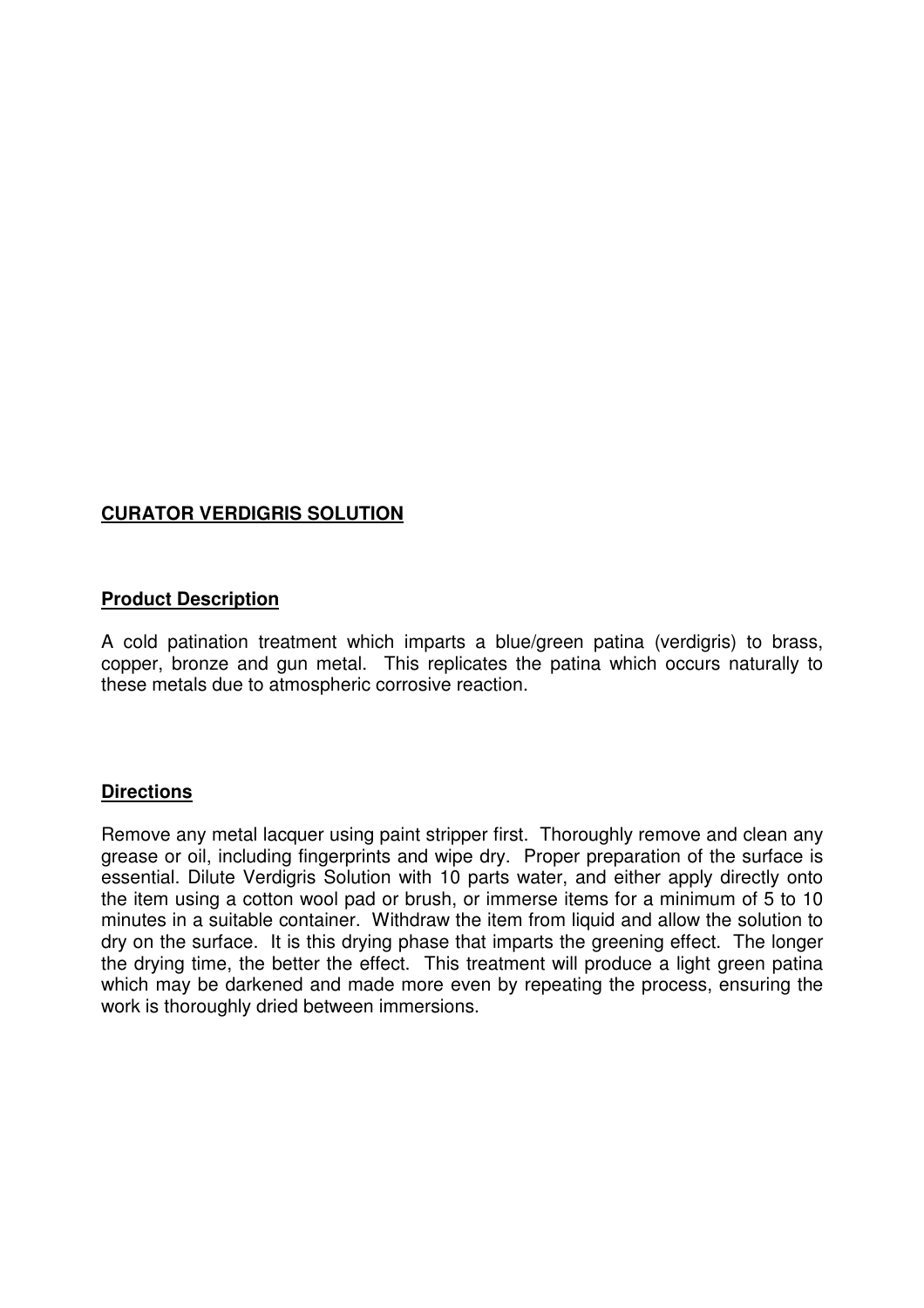## **(1) IDENTIFICATION**

**Product Name:** Curator Verdigris Solution<br> **Supplier:** Horological Solvents. **Horological Solvents,**  Barnside, 194 Wellington Road, Bury, Lancs. BL9 9AH Tel: 0161 764 2741

## **(2) COMPOSITION / INFORMATION ON INGREDIENTS**

**Chemical Name :** Copper Nitrate Solution Cas No : 10031-43-3 EC No : N/A<br>Symbol: C Risk Phrases :

Risk Phrases : R8, R22 R36/37/38

#### **(3) HAZARDS IDENTIFICATION**

**Human health hazards** Harmful if swallowed

## **(4) FIRST AID MEASURES**

.

| Inhalation:          | Not applicable                                                                             |
|----------------------|--------------------------------------------------------------------------------------------|
| Ingestion:           | Drink plenty of water. If you feel unwell seek medical<br>advice.                          |
| <b>Skin Contact:</b> | Wash off with plenty of water.                                                             |
| <b>Eye Contact:</b>  | Rinse immediately with plenty of water, also under the<br>eyelids for at least 15 minutes. |

# **(5) FIRE FIGHTING MEASURES**

| <b>Exginguishing Media</b><br>Suitable:    | Water, foam, CO2, dry powder                         |
|--------------------------------------------|------------------------------------------------------|
| Unusual fire / explosion<br><b>Hazards</b> | N/A                                                  |
| <b>Special fire-fighting</b>               | Fire fighters should wear self-contained positive    |
| <b>Procedures</b>                          | pressure breathing apparatus (SCBA) and full turnout |
|                                            | gear.                                                |
| <b>Protection of</b>                       | Wear full protective clothing and self-contained     |
| fire-fighters.                             | breathing apparatus.                                 |

#### **(6) ACCIDENTAL RELEASE**

| <b>Personal Precautions:</b>      | Wear appropriate protective clothing (PPE)                  |  |  |
|-----------------------------------|-------------------------------------------------------------|--|--|
| <b>Environmental precautions:</b> | Avoid subsoil penetration. Do not let product enter drains. |  |  |
| <b>Cleanup Methods:</b>           | Soak up with inert absorbent material. Shovel into suitable |  |  |
|                                   | container for disposal. After cleaning, flush away traces   |  |  |
|                                   | with water.                                                 |  |  |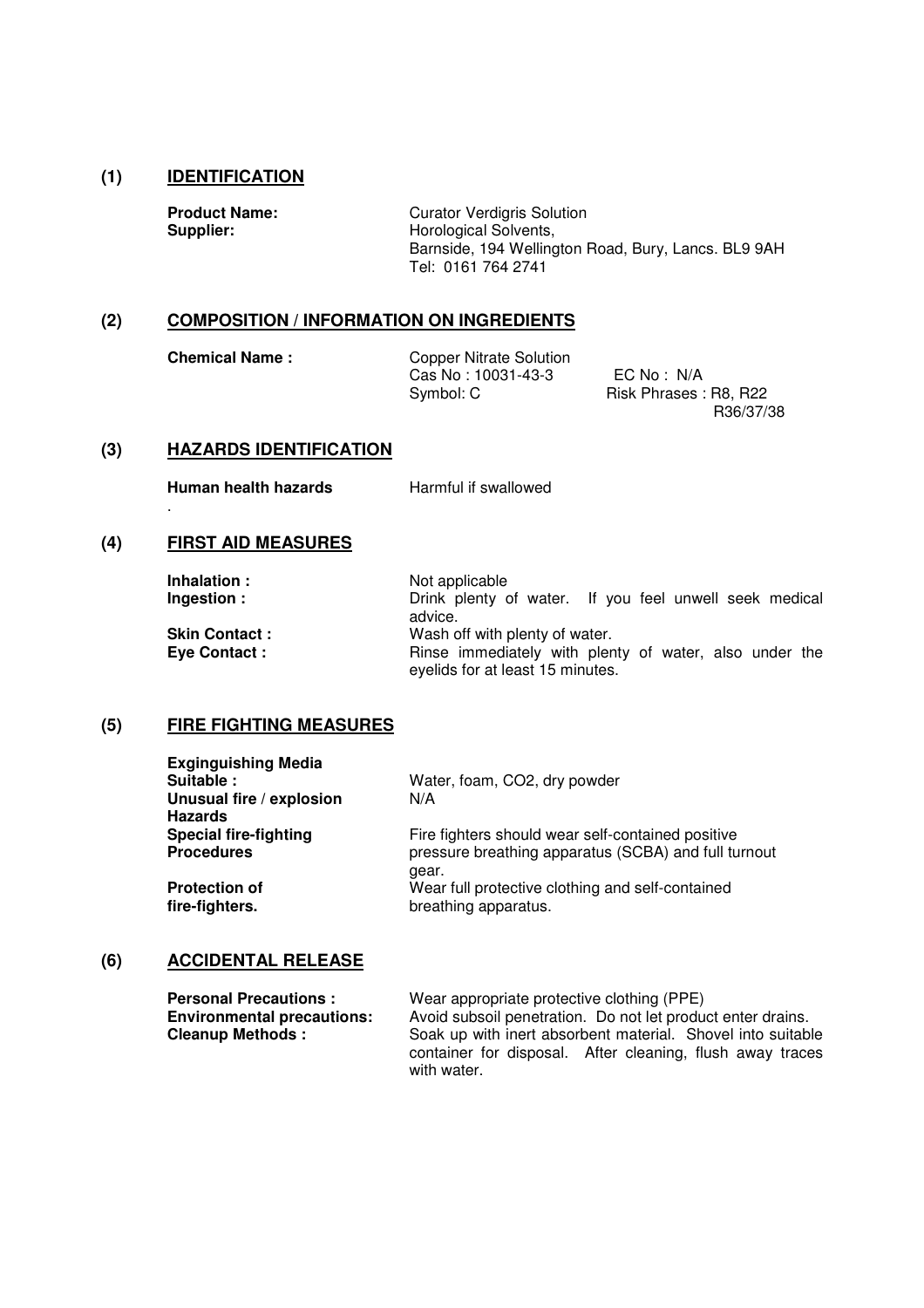## **(7) HANDLING & STORAGE**

| Handling:                | Keep away from reducing agents.                                                                                                                                                                 |  |
|--------------------------|-------------------------------------------------------------------------------------------------------------------------------------------------------------------------------------------------|--|
| Storage:                 | Storage area should be: cool under cover, well ventilated<br>and dry. Store away from sources of heat and ignition.<br>Water contamination should be avoided. Do not store with<br>food stuffs. |  |
| <b>Packing materials</b> |                                                                                                                                                                                                 |  |
| Recommended use:         | Use original closed container, or polyethylene containers.                                                                                                                                      |  |

### **(8) EXPOSURE CONTROLS / PERSONAL PROTECTION**

| <b>Engineering Measures:</b>                         | Ensure that eyewash stations and safety showers are close<br>to the workstation location.                    |  |  |
|------------------------------------------------------|--------------------------------------------------------------------------------------------------------------|--|--|
| <b>Hygiene Measures:</b>                             | Wash hands after handling compounds and before eating,<br>smoking, using lavatory and at the end of the day. |  |  |
| <b>Occupational exposure limits :</b> Not applicable |                                                                                                              |  |  |

**Personal protection Respiratory system :** Not applicable<br> **Skin and body :** Clothing as ne **Skin and body :** Clothing as necessary in chemical industry<br> **Hands :** Rubber gloves  **Hands :** Rubber gloves **Eyes :** Tightly fitting safety glasses.

### **(9) PHYSICAL & CHEMICAL PROPERTIES**

| <b>Physical State:</b> | Liquid                       |
|------------------------|------------------------------|
| Colour :               | Blue                         |
| Odour :                | None                         |
| Density:               |                              |
| Solubility:            | Completely soluble in water. |
| PH:                    |                              |
| <b>Flash Point:</b>    | Not available                |

### **(10) STABILITY & REACTIVITY**

| Stability:                                | The product is stable at normal conditions.           |
|-------------------------------------------|-------------------------------------------------------|
| <b>Conditions to avoid:</b>               | High temperatures.                                    |
| Materials to avoid:                       | Reducing agents.                                      |
| <b>Hazardous decomposition</b><br>product | If heated to dryness, toxic fumes of NO2 are evolved. |

### **(11) TOXICOLOGICAL INFORMATION**

**Local effects :** 

**Eye Irritation** Moderate eye irritation on contact.<br> **Acute Toxicity:** LD50: Oral – rat 940 mg/kg **LD50 : Oral – rat 940 mg/kg** 

#### **(12) ECOLOGICAL INFORMATION**

**Ecotoxicity :** Non biodegradable. Toxic to plants and fungi. Low pH will harm natural watercourses.